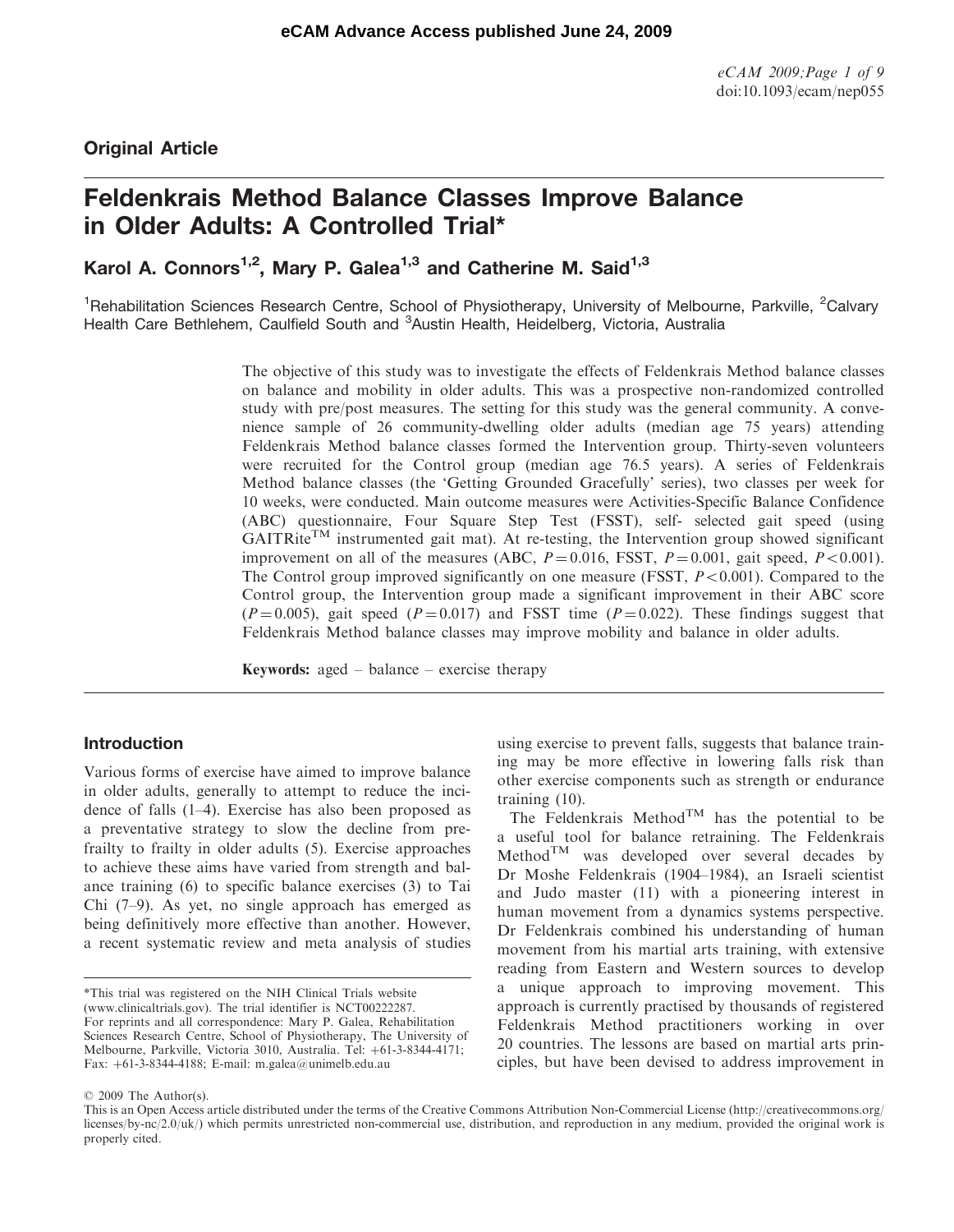all aspects of human function, from an actor performing on stage to a disabled person turning over in bed (12). The Feldenkrais Method 'Awareness Through Movement<sup>'TM</sup> classes use an exploratory learning approach, in which participants are verbally guided through movement sequences aimed at improvement of body awareness and movement organization (13). Stephens (14) has proposed that 'this process facilitates the learning of strategies for improving organization and coordination of body movement by developing spatial and kinesthetic awareness of body-segment relationships' (p. 1642). Among the hundreds of lessons which Dr Feldenkrais created (12), many are suitable for balance retraining.

Recent investigations into the nature of balance have revealed its complexity (15). Achieving effective balance is a multi-system and multi-dimensional task (16). Not only are the motor, sensory (including proprioception, vision and vestibular systems) and cognitive systems of the body involved, but the ability to dynamically interact with the environment must also be included (15). The Feldenkrais Method is an approach to balance retraining that is multi-dimensional. All parts of the body are potentially involved in the movements, including the eyes, the feet and the trunk, which are all important contributors to balance (17). There is also involvement of the senses in the lessons, including tactile sensation, proprioception, vestibular stimulation and vision. A fundamental principle of the Feldenkrais Method is that the processes of thinking, feeling, sensing and doing are all interrelated components of human functioning, and to address any one component is to address them all (13). It is this concept of the unity of the mind and body that distinguishes the Feldenkrais Method from most mainstream approaches to movement improvement.

There has been little high quality research into the Feldenkrais Method. A randomized controlled trial comparing the Feldenkrais Method to Tai Chi and a non-treatment control group, in a sample of 59 older women, found significant improvement in several measures of function and balance in the Feldenkrais Group and on one measure in the Tai Chi group and none in the control group (18). However, statistical analysis did not extend to between group comparisons, so interpretation of the results is limited. The study also did not include any assessment of balance confidence, which is an important aspect of balance retraining. These results support the need for further studies into this approach to improving balance.

The most effective way to investigate the dynamic properties of balance and mobility, is to use dynamic balance tests (15). The three primary outcome measures used in the current study were the Four Square Step test (FSST) (19), gait speed (measured using the GAITRite<sup>TM</sup> electronic walkway, CIR systems, Inc) and the Activitiesspecific Balance Confidence (ABC) questionnaire (20). These three measures have been found to have moderate to high reliability and validity in samples of older people (19–22). The FSST is a test of stepping and changing direction which has been found to discriminate between non-fallers, occasional fallers and frequent fallers (19). The ABC questionnaire is a self-rating scale used to assess balance confidence in performing a range of everyday tasks. It has been well documented that not only is balance confidence related to mobility functioning (20,23), but decreased confidence may be related to diminished activity due to a fear of falls (24,25). Higher scores have been found to correlate with better mobility and lower scores with less mobility (20). The  $GAITRite^{TM}$  electronic walkway is a portable device capable of measuring many gait parameters (21). Gait speed was selected as a primary outcome measure as a slower gait speed in older adults has been found to correlate with increased risk of falls and poorer balance (26). Exploratory analysis of the gait data was also undertaken to investigate which gait parameters were affected by the classes.

The purpose of this study was to investigate whether community dwelling older adults undertaking a series of Feldenkrais Method balance classes improved on measures of mobility and balance. This was a pragmatic study which compared a group of older adults already enrolled in Feldenkrais Method<sup>TM</sup> balance classes, with a similar group who received no intervention. Both groups were tested and re-tested on balance and mobility measures at a 3-month time interval, and the changes within and between the groups were compared.

# Methods

# Ethics

The project was approved by the Human Research Ethics Committees at the University of Melbourne and the Caulfield General Medical Centre

# Participants

The Intervention group was a sample of convenience drawn from community dwelling older adults, who had enrolled to attend a series of Feldenkrais Method<sup>TM</sup> balance classes (27), in a community health setting, as part of a falls prevention program. The Control group was recruited from community dwelling older adults who volunteered in response to an advertisement for participants in a balance study.

Inclusion criteria included being aged over 65, able to walk independently in the community (with or without a gait aid), able to perform the balance tests without a walking frame (a walking stick was permissible) and able to participate in a series of balance classes. All participants provided informed consent. Those currently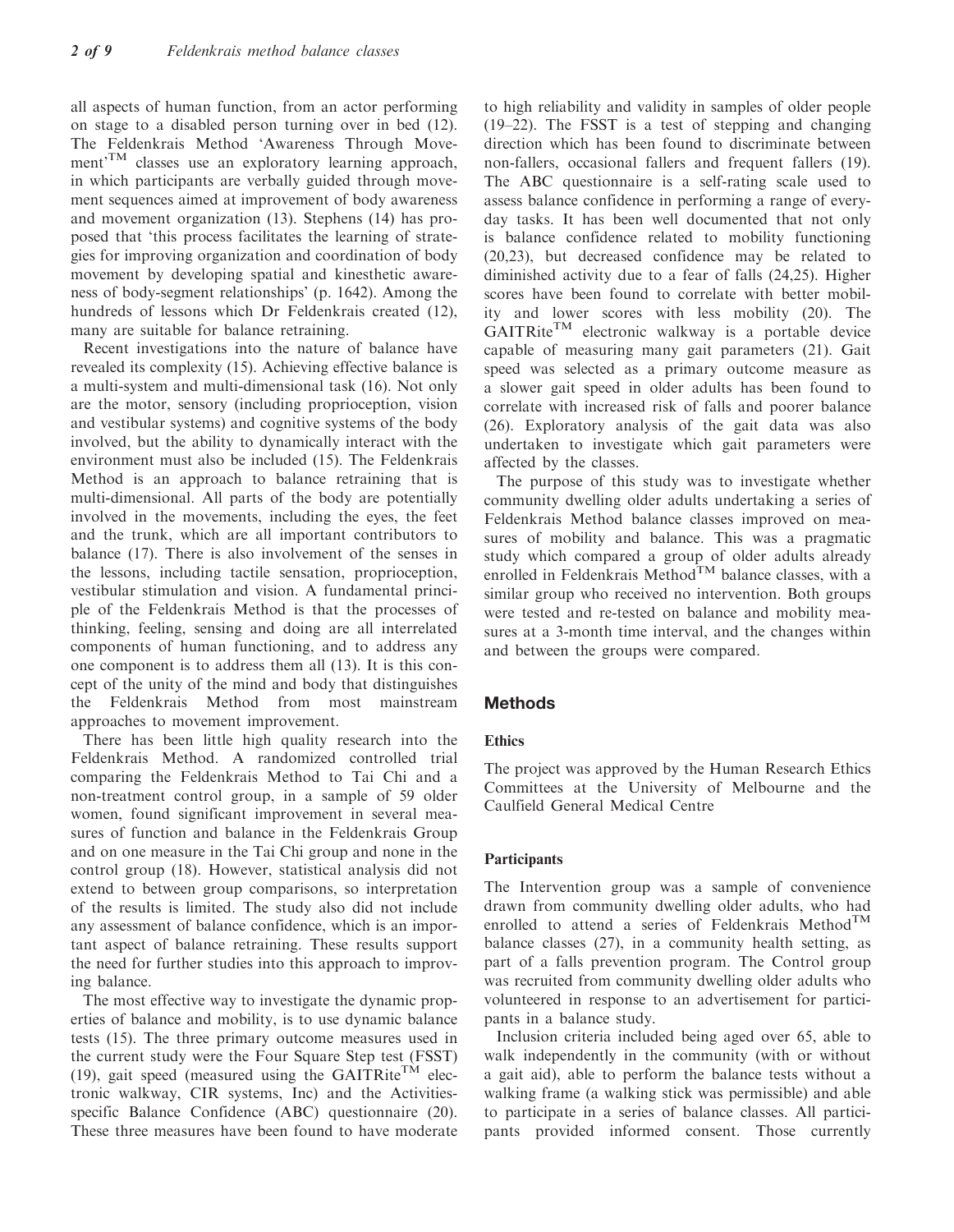receiving any additional intervention related to mobility were excluded from the study.

# Procedures

The Intervention group participants were assessed on balance and mobility measures prior to starting the classes and at completion of the program. The Control group were tested and retested on the same measures, at an interval of three months, with no intervention.

Testing was performed by one of the investigators and a research assistant trained in the use of the GAITRite<sup>TM</sup> instrumented walkway. Testers were not blinded to group allocation, but were blinded to previous results on retesting. Three trials of the FSST were conducted and the fastest speed of the final two trials was used for analysis [as recommended in the protocol described by the developers of the test (19)]. Participants performed three trials walking on the GAITRite<sup>TM</sup> walkway, and an average speed from the three trials calculated. On each trial, they were instructed to walk at a comfortable pace. Exploratory analysis of gait data was performed, including stride length, cadence (steps/minute), double support time (percentage of the gait cycle when both feet were in contact with the ground) and variability of step length (calculated by dividing the variability on each step length by the mean step length for each participant, to arrive at a coefficient of variability). The ABC score was calculated by adding the score for each question on the questionnaire and dividing by the number of questions, as per protocol (20).

After the completion of the classes, participants in the Intervention group were asked: 'Do you think the classes had any effects on you? If yes, what were they?' These questions were asked at the re-testing session by the researcher.

# Intervention

A series of Feldenkrais Method<sup>TM</sup> balance classes, 'Getting Grounded Gracefully' (28) (see 'Supplementary data' for description of lessons) was delivered to the Intervention group by the Feldenkrais Practitioner who devised the program. Classes were conducted for 1 h, twice weekly for 10 weeks. All classes were conducted in sitting, standing or moving within the room. Each of the 20 classes engaged the participants in different movement tasks, such as sit to stand or weight shift in standing. Several postural control themes were continued through the classes. These themes included: control of the pelvis over the base of support in many variations, flexibility and movement control in the ankles and the trunk, enhancing body awareness (such as awareness of the contact of the feet on the floor and paying attention to which parts of the body were engaged in particular movement tasks) and building balance confidence.

# Data Analysis

Descriptive statistics were calculated for all outcome measures. The groups were compared at baseline to determine if there were any significant differences between the groups. Parametric tests were used for gait speed, while non-parametric tests were used for FSST, ABC and age as these data were not normally distributed (29).

To evaluate the effect of the intervention for the normally distributed variables (gait speed), an ANCOVA was used to compare post intervention scores, with baseline gait speed as the covariate. This approach has been recommended by Vickers (30) for non-normally distributed data (FSST and ABC), change scores were calculated for each subject, and Mann–Whitney U-tests compared change scores between the groups. The mean treatment effect (and 95% CI) of the classes were calculated for each variable. Within group changes, between initial and re-testing, were analyzed using repeated measures statistical tests. All tests were two-tailed tests.

Exploratory analysis of the gait variables: The effect of the intervention was evaluated using an ANCOVA to compare post intervention scores, with baseline scores as the covariate for normally distributed data (cadence, double support and stride variability) and Mann Whitney U tests for data not normally distributed (stride length). There was also an investigation of relationships between the variables using Spearman correlation tests as the testing involved data that were not normally distributed. SPSS Graduate Pack v.15.0 was used for all statistical analysis.

# **Results**

Figure 1 shows the flow chart for recruitment and attrition. There were no significant differences on baseline measures between those who dropped out of the study and those who presented for re-testing. Two participants in the Control group were not re-tested on the  $GAITRite<sup>TM</sup>$ , so there were 35 subjects in this group with data on gait speed for analysis.

# Baseline Comparisons

There was no significant difference in age between the Intervention group  $[median = 75.0 (IQR = 8.0) \text{ years}]$ and the Control group  $[median = 76.5 \t(IQR = 10.0)]$ years]  $(P=0.39)$ . At baseline, all participants were asked about their current health status. Table 1 displays the co-morbidities reported by both groups. The Control group reported an average of 1.3 (48/37) conditions per person, while the Intervention group reported 1.6 (42/26), indicating similar levels of health status.

Table 2 displays the baseline scores for both groups on the three main outcome measures. Despite being similar in age, the Control group displayed a non-significant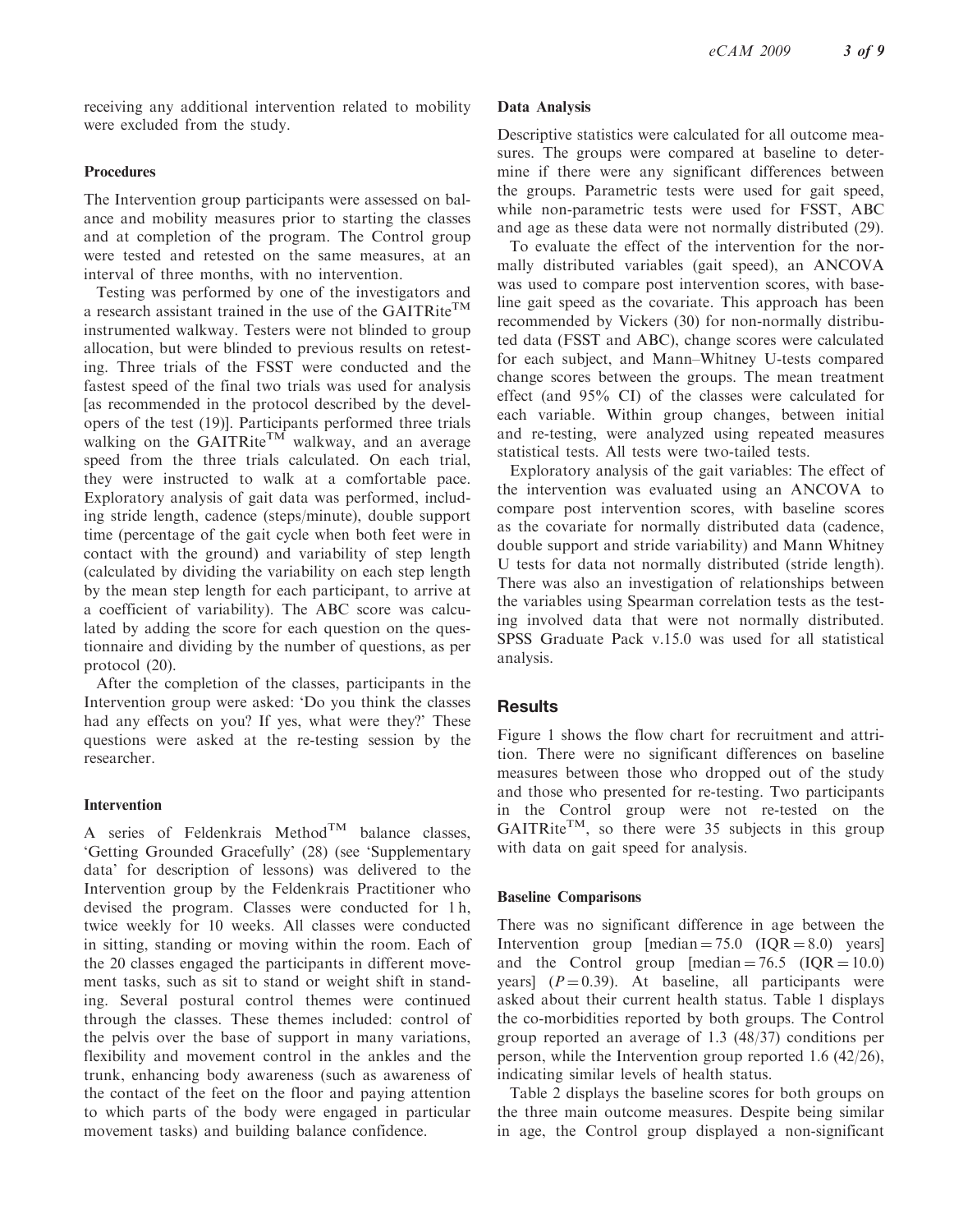#### **Feldenkrais Method balance classes**



Figure 1. Flow chart of participant recruitment and retention.

trend towards being more mobile than the Intervention group, both on the FSST  $(P = 0.20)$  and on gait speed  $(P = 0.17)$ . The Control group displayed significantly higher scores on the ABC questionnaire ( $P = 0.014$ ).

# ABC Score

Results of the initial and post-tests are provided in Table 2. Non-parametric tests were used as data were not normally distributed. Change scores were found to be significantly different between the Intervention and Control groups  $(Z = -2.80, P = 0.005)$ , as illustrated in Fig. 2. The Intervention group was found to have significantly improved between initial and re-testing  $(Z = 2.41$ ,  $P = 0.016$ ). The Control group had a small though nonsignificant deterioration in score over this period  $(Z = 1.01, P = 0.31).$ 

#### Gait Speed

Results of the initial and post tests are provided in Table 2. Change scores were found to differ significantly

between groups ( $F = 5.98$ ,  $P = 0.017$ ), using ANCOVA to test for the main effect of group. Using paired-samples t-tests, these changes were found to be significant within the Intervention group (df = 25,  $t = 3.75$ ,  $P = 0.001$ ), but not within the Control group (df = 36,  $t = 1.01$ ,  $P = 0.32$ ) as illustrated in Fig. 3.

#### **FSST**

Results of the initial and post-tests are provided in Table 2. Change scores were significantly different between the Intervention and Control groups  $(Z = -2.28, P = 0.022)$  as illustrated in Fig. 4. Wilcoxon Signed Ranks tests showed that both the Intervention group  $(Z = 3.43, P = 0.001)$  and the Control group  $(Z = 3.9, P < 0.001)$  improved significantly on this measure.

#### Exploratory Analysis of Gait Data

Analysis of several gait variables, comparing changes both within groups and between groups is presented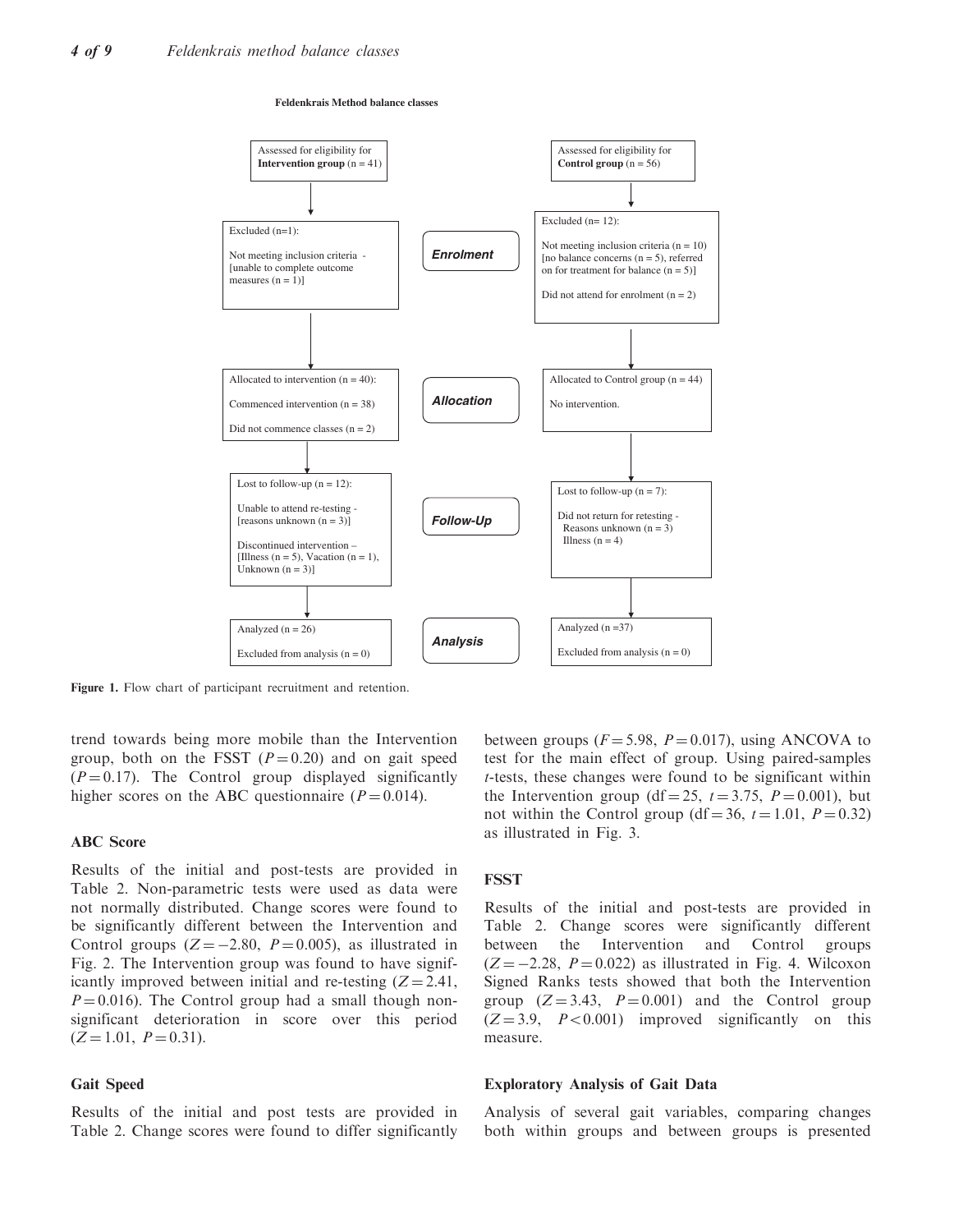Table 1. Health status of participants at baseline

| Control group $(n=37)$                                                                                                                                                                                                                                                                                                                                                                                   | Intervention group $(n=26)$                                                                                                                                                                                                                                                |
|----------------------------------------------------------------------------------------------------------------------------------------------------------------------------------------------------------------------------------------------------------------------------------------------------------------------------------------------------------------------------------------------------------|----------------------------------------------------------------------------------------------------------------------------------------------------------------------------------------------------------------------------------------------------------------------------|
| Arthritis/musculoskeletal<br>$(conditions = 17)$<br>Back problems: 7<br>Arthritic knees: 4<br>Joint replacements: 3<br>Recent fractures (past few years): 1<br>Heel spur: 1<br>Polymyalgia rheumatica: 1                                                                                                                                                                                                 | Arthritis/musculoskeletal<br>$(conditions = 16)$ :<br>Arthritis: 10<br>Joint replacements: 3<br>Recent fractures (past few years): 3                                                                                                                                       |
| Medical (conditions $= 20$ ):<br>Cardiac: 7<br>Cancer: 2<br>Hypotension: 3<br>Hypertension: 4<br>Other: Diabetic: 1, COPD: 1,<br>edematous legs: 1, renal problems: 1<br>(on dialysis 3/week)                                                                                                                                                                                                            | Medical (conditions $= 21$ ):<br>Cardiac: 2<br>Cancer: 1<br>Hypertension: 6<br>Other: Diabetes: 4, renal problems: 1,<br>coeliac disease: 1, increased bone density: 1<br>(Piaget's disease), osteoporosis: 1,<br>gout: 1, ulcer on ankle: 1, fluid on lungs: 1, asthma: 1 |
| Neurological (conditions $= 11$ ):<br>Stroke: 4<br>Left foot drop: 1 (peripheral neuropathy)<br>"Fluid on the brain": 1 (shunt in situ)<br>Brain tumor: 1 (ongoing medication)<br>Long term anti-epileptic medication: 1<br>Spinal cord injury due to spinal cancer: 1<br>(weakness and sensory changes in legs)<br>Spinal canal stenosis: 1 (resulting in right leg weakness)<br>Parkinson's disease: 1 | Neurological (conditions $= 5$ ):<br>Stroke: 2<br>Polio: $1(66 \text{ years ago})$<br>Ménière's disease: 1<br>Transient Ischemic Attacks: 1                                                                                                                                |
| Mobility:<br>Gait aids: stick 4, frame 1                                                                                                                                                                                                                                                                                                                                                                 | Mobility:<br>Gait aids: stick 3, frame (outdoors) 2                                                                                                                                                                                                                        |

Table 2. Comparison between groups at baseline, re-testing and difference between groups (95% CI) for Intervention group ( $n = 26$ ) and Control group  $(n = 37)$ 

| Outcome                                                                               | Groups                                  |                                                   |                                        |                                         | Difference within<br>groups (change scores)                |                                                         | Mean treatment effect                                                        |  |
|---------------------------------------------------------------------------------------|-----------------------------------------|---------------------------------------------------|----------------------------------------|-----------------------------------------|------------------------------------------------------------|---------------------------------------------------------|------------------------------------------------------------------------------|--|
|                                                                                       | Baseline                                |                                                   | Re-testing                             |                                         | Re-testing minus baseline                                  |                                                         | Difference between groups                                                    |  |
|                                                                                       | Intervention Control                    |                                                   | Intervention Control                   |                                         | Intervention                                               | Control                                                 | Intervention minus Control                                                   |  |
| ABC score median (IQR)<br>FSST (s) median (IQR)<br>Gait speed (m $s^{-1}$ ) mean (SD) | 68.70 (18.2)<br>12.3(4.6)<br>1.01(0.25) | $81.30^{\rm a}$ (21.7)<br>11.4(3.7)<br>1.10(0.28) | 81.85 (14.9)<br>9.96(3.3)<br>1.14(0.2) | 83.00 (24.1)<br>9.95(3.8)<br>1.13(0.26) | 5.80 $(20.5)^{b}$<br>$-1.87(4.42)^{o}$<br>$0.13(0.17)^{p}$ | $-0.80(8.88)$<br>$-0.60$ $(1.25)^{\circ}$<br>0.02(0.12) | 11.31 $(19.2-3.43)^{a}$<br>1.5 $(0.23 - 2.76)^a$<br>$0.11 (0.18 - 0.03)^{a}$ |  |

<sup>a</sup>A significant difference found between Control and Intervention groups.<br><sup>b</sup>A significant difference found within a group between baseline and re-testing.



Figure 2. Box plot displaying ABC change scores between initial and retesting for both groups.



Figure 3. Box plot displaying gait speed change scores between initial and retesting for both groups.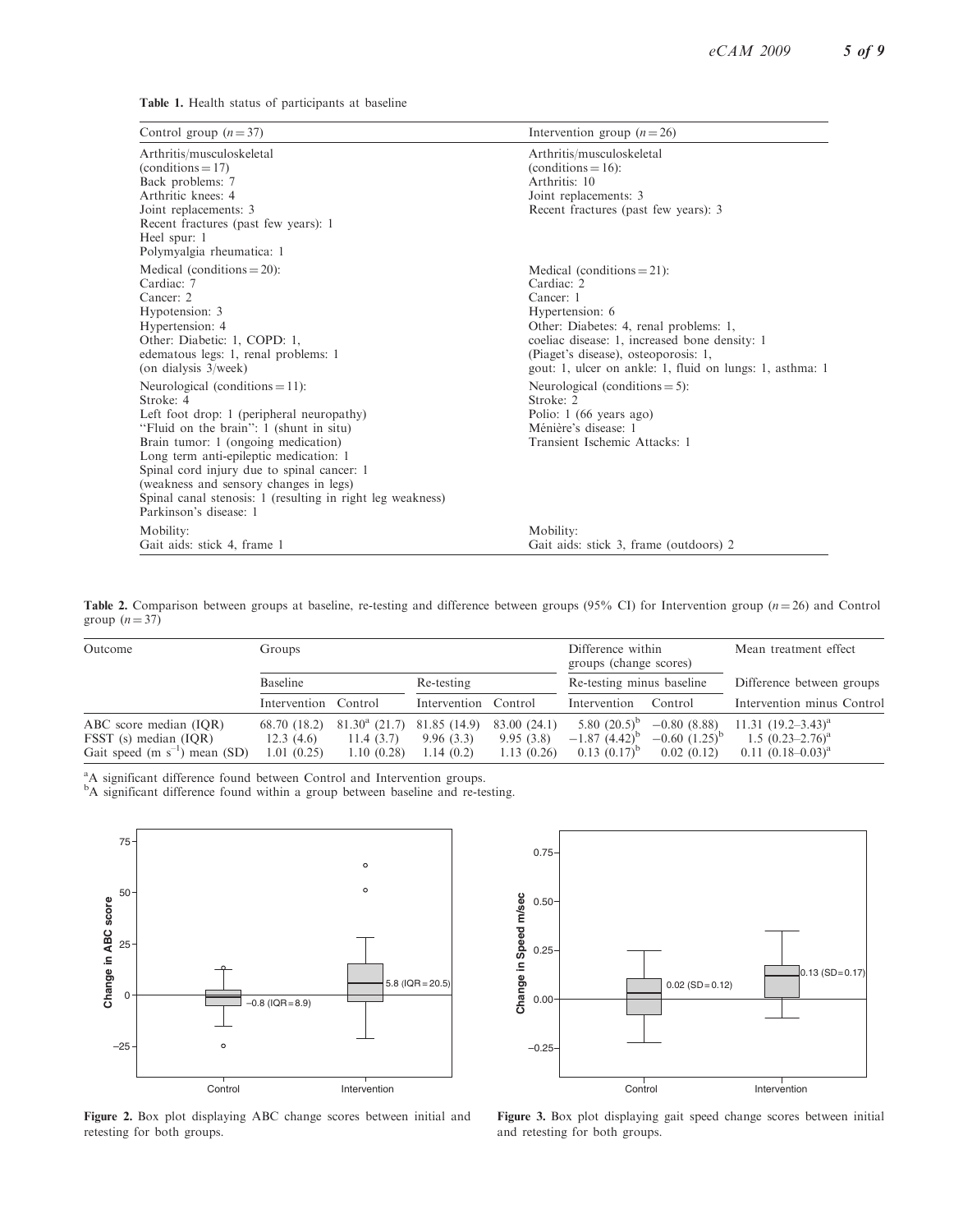in Table 3. Compared to the Control group, the Intervention group significantly increased their cadence by 5.02 steps/min (95% CI 1.49–8.62,  $F = 9.59$ ,  $P = 0.003$ ). The intervention group made significantly more improvement in stride length than the Control group  $(Z = -2.17$ ,  $P = 0.03$ ). Neither double support time  $(F = 0.09,$  $P = 0.76$ ) nor stride variability  $(F = 0.023, P = 0.88)$ change scores were found to differ significantly between groups, using ANCOVA to test for the main effect of group.

#### Participant Comments

The Intervention group participants made comments on several aspects of balance and mobility that had been affected by the classes. Twenty-one of the participants had noticed changes which they felt were related to the classes, and five said they had noticed no changes. Eight people commented on improvements in walking. Seven commented on feeling more confident. Thirteen commented on changes to body image, such as 'Makes you think about the soles of the feet on the ground'. Ten mentioned improvement in functional activities, including walking on slopes and taking the dog for a walk.



Figure 4. Box plot displaying FSST change scores between initial and retesting for both groups.

|  |  | Table 3. Exploratory gait variables |  |  |
|--|--|-------------------------------------|--|--|
|--|--|-------------------------------------|--|--|

# **Discussion**

Results of this study showed that participants attending the Feldenkrais Method classes made statistically significant improvements on a number of balance measures compared to a non-intervention Control group. The Feldenkrias Method may therefore be a useful approach to improving balance in older adults. The group attending the classes made improvements in both psychological and physical domains of balance measurement.

# Balance Confidence

The improvement in scores on the self-rated ABC questionnaire suggested that the Intervention group felt more confident in their balance while performing a variety of tasks. This increased confidence in undertaking everyday activities was substantiated by the participants' comments about the effects of the classes. These comments suggested there had been a translation from skills learnt in the classes to improvement in everyday functional activities.

The median ABC score, for the Intervention group in the current study, increased from 68.7 to 81.7 (18.9%). These results compare well to Sattin and Wolf's study of Tai Chi to improve balance (7), which found an increase of five points on the ABC, over a 4-month period, or Liu-Ambrose's study of Tai Chi and balance (31) which recorded a 6% improvement in ABC score (from a mean of 78.3 points to 83.2 points).

The difference in the ABC scores between groups at baseline may have affected the results, as perhaps the Intervention group, who scored lower at initial testing, were more likely to score higher on retesting due to a regression to the mean. To investigate this possibility, the authors examined the results of a subgroup of the Control group who scored a median of 74.7  $(IOR = 18.3)$  on the ABC. This score was not significantly different from the Intervention group median score at baseline of 68.7 ( $IQR = 18.2$ ). This lower-scoring subgroup of the Control group, who were similar to the Intervention group in initial scores, made a slight decrease in score over time  $[-1.3 \text{ (IQR} = 16.3)]$ , unlike the Intervention group who improved over time.

| Gait variable                                           | Intervention group |                     |              | Control group |                 |                 |
|---------------------------------------------------------|--------------------|---------------------|--------------|---------------|-----------------|-----------------|
|                                                         | <b>Baseline</b>    | Re-test             | Change score | Baseline      | Re-test         | Change score    |
| Stride length (cm)                                      | 110.4(24.3)        | $117.56$ $(18.4)^a$ | 7.15(13.1)   | 120.8(22.1)   | 121.3(19.6)     | $0.50(8.5)^{b}$ |
| Cadence (steps/min)                                     | 110.16(11.2)       | $116.30 (10.0)^a$   | 6.14(7.7)    | 109.49(11.6)  | 110.57(11.73)   | $1.08(6.2)^{b}$ |
| Double support time (percentage of cycle)               | 24.18(4.7)         | 23.33(3.7)          | $-0.85(2.8)$ | 24.08(3.4)    | 23.41 $(3.5)^a$ | $-0.67(1.6)$    |
| Variability of step length (coefficient of variability) | 5.10(2.2)          | 4.50(2.4)           | 0.00(2.4)    | 4.92(3.8)     | 4.08(3.2)       | $-0.32(2.7)$    |

All values are means (SDs), except those describing stride length which are medians (inter-quartile ranges).

<sup>a</sup>A significant difference found within a group between baseline and re-testing.

<sup>b</sup>A significant difference found between Control and Intervention groups.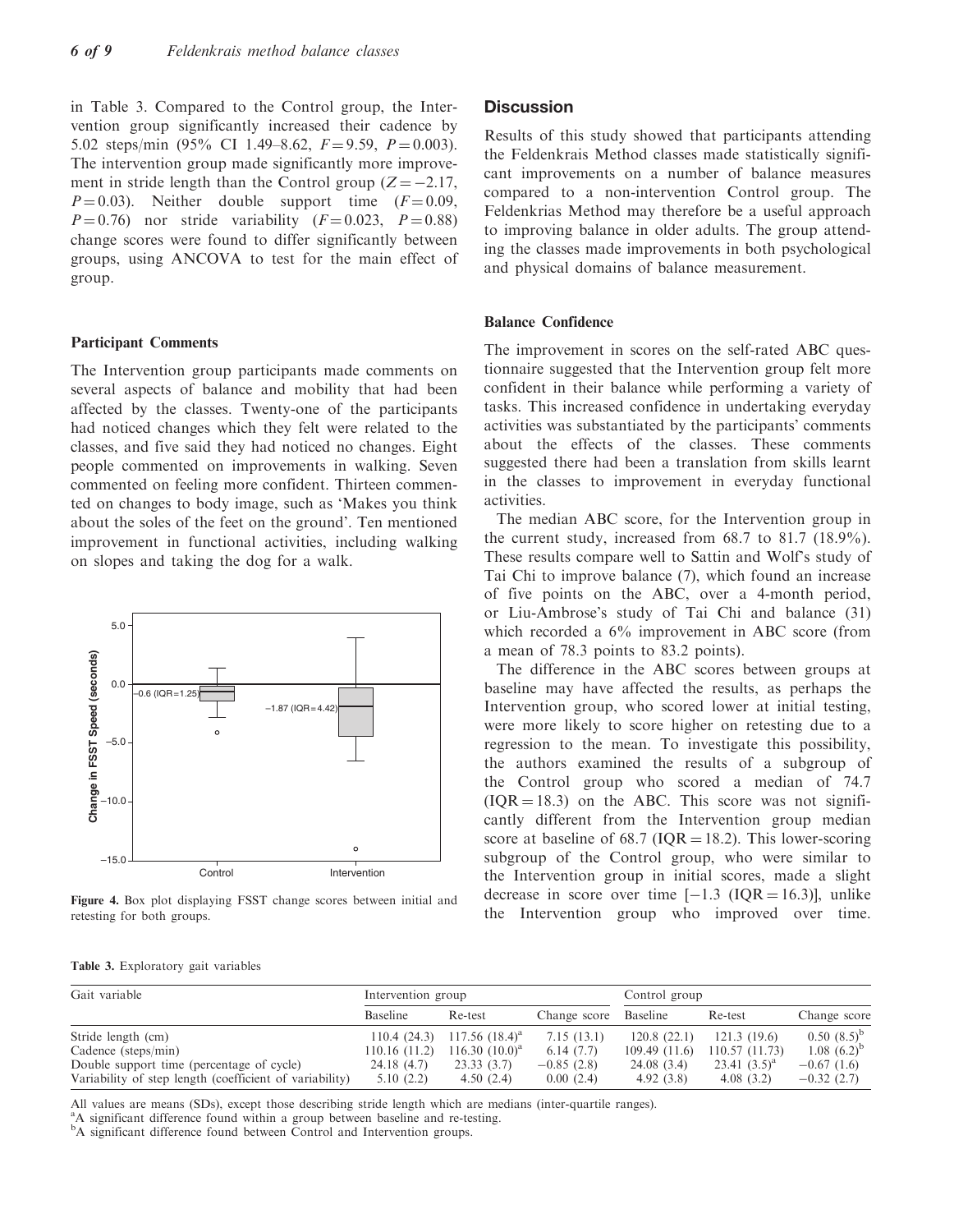This provides some support to the contention that the improvement observed in the Intervention group was probably not a regression to the mean.

## Gait Speed and Other Gait parameters

For gait speed, the mean treatment effect of  $0.11 \text{ m s}^{-1}$ represented a 9.7% increase in speed attributable to the classes. Wayne's 2004 (9) review of 30 Tai Chi studies included one study which measured gait speed, and Gardner's 2000 (32) review of exercise as a balance intervention included two studies, neither of which found a significant change in gait speed. The 9.7% increased speed in the Intervention group in the current study compares favorably to a 6% increase in gait speed observed in people who had participated in Tai Chi sessions (8).

The increased gait speed was achieved through both longer step lengths and increased cadence, with an associated decrease in double support time. The faster gait speed in the Intervention group may have been due to increased confidence (23). Fear of falling has been shown to alter postural control to produce 'stiffer' movement patterns (33), so decreased fear may have enabled a 'freer' gait style, with longer steps and increased speed. The faster speed may also have resulted from improved intersegmental control between the lower limbs, pelvis, trunk and head.

#### Dynamic Balance

Both groups made significant improvements between initial and retesting sessions on the FSST. The improvement by almost all participants suggests that there may be a learning effect on the task, and that caution should be exercised if it is used as an outcome measure for clinical trials. Despite both groups improving significantly, the Intervention group still made significantly more improvement than the Control group on this measure, suggesting that their ability to step in all directions and change direction in space had improved.

# A Novel Approach to Balance Training

The Feldenkrais Method<sup>TM</sup> differs from other exercise approaches in several ways. Firstly it is an exploratory learning approach based on dynamics systems principles (34). Participants are allowed to progress at their own pace, gradually expanding their 'perceptual-motor workspace' or 'movement envelope' as described by Karl Newell (35). These ideas about dynamic systems and human movement control have been recently discussed by Bardy et al. (36), in relation to the 'self-organizing' capacity of biological systems such as the human. He states that 'behavior emerges from the interaction of multiple sub-systems, including experience' (p. 500). The relevance of this thinking to the current study is that participants were not taught specific strategies to improve their balance, but were presented with many opportunities for learning and allowed to work out solutions for themselves. There was no 'right' way to do each movement, but instead each repetition was viewed as an exploration. Participants gained confidence in exploring the space around themselves in their own way and time, resulting in expanded perceived limits of stability as they practice moving their centre of mass close to the edge of the base of support in many directions. This approach allows older people the time to gradually build their movement skills and repertoire of solutions to movement challenges.

Another difference between the Feldenkrais Method<sup>TM</sup> balance classes and other approaches to balance retraining is the variability of the training. It has been stated that '... when practice is varied by changing aspects of the environmental context or the task, the motor skill that develops is more flexible and generative in type' (37) (p. 96). Feldenkrais Method<sup>TM</sup> balance classes have greater variety and variability than standard balance training programs such as that described by Gardner (3), which consisted of about 12 balance exercises repeated over many sessions (with grading for increasing the difficulty of most of these exercises). In Tai Chi balance classes certain forms of movement are practiced over and over again (7,8). The Feldenkrais Method<sup>TM</sup> balance classes consisted of a series of individual lessons, each one different (see Supplementary data). Within each lesson, the movement tasks were systematically varied after about twenty repetitions of each action, including variations to direction, speed, amplitude and intersegmental timing of the action. For example, rotation was practiced first with the eyes leading the movement, then the shoulders leading, then the pelvis, then the knees, then different combinations of the above body parts. This variability of practice has been considered an important principle to be included in motor skill acquisition training (35).

Finally, the Feldenkrais Method<sup>TM</sup>, influenced by its martial arts origins, seeks to engage every part of the person in the movements, from the toes, to the trunk, to the eyes and the breath. The movement classes also have an emphasis on improving movement control of the pelvis, to improve both power in movement and the control of the centre of gravity. This concept is again related to martial arts principles (11), and translates well into training to improve balance in everyday function. Indeed the 'practice of controlled movements of the centre of mass' has been identified as one of the most important components of a balance training program for older adults to prevent falls (10) (p. 2234).

#### Study Limitations

One limitation of this study was the lack of randomization between groups, due to the pragmatic nature of this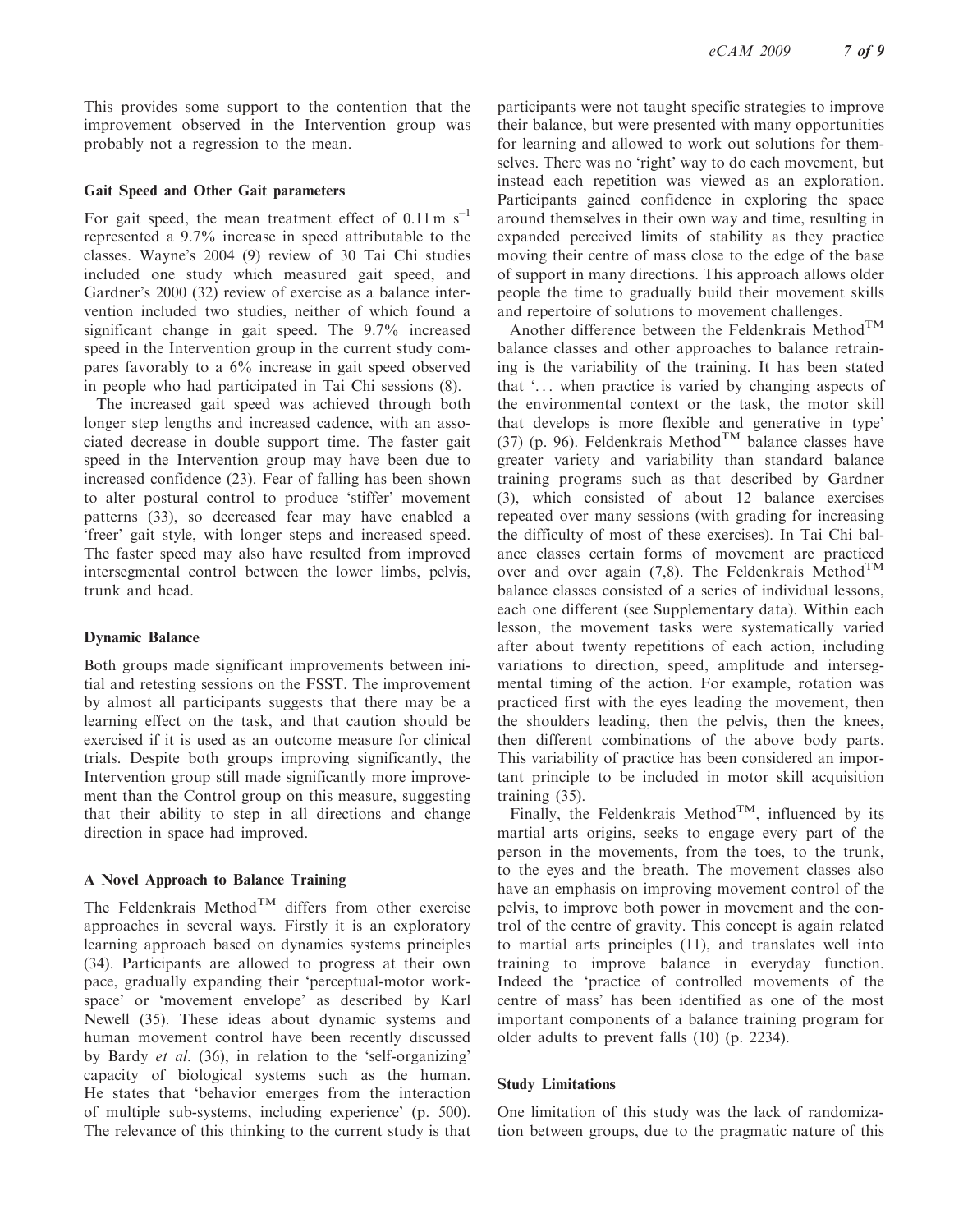pilot study. The Intervention group was a sample of convenience, recruited from people already enrolled into a series of Feldenkrais Method<sup>TM</sup> balance classes. Although the researchers attempted to recruit a similar group to act as a control, the Control group was more confident in their balance than the Intervention group. This limitation led to the baseline differences between the groups, which has already been discussed.

The lack of blinding of the testers to the group allocation of the subjects was a potential source of bias. This was countered by the assessors giving exactly the same instructions to all participants on all occasions, and the assessors were blinded to baseline results at re-test. As with many interventions in the rehabilitation setting, it was impossible to blind subjects to the intervention in this type of clinical trial.

There were no adverse effects such as falls or reports of injuries during the classes.

# Conclusion

Participants in Feldenkrais Method<sup>TM</sup> balance classes improved in several measures of balance and mobility compared a Control group who received no intervention. It appears that the Feldenkrais Method, which uses an exploratory learning approach based on an understanding of dynamic systems, may add some useful dimensions to the retraining of balance.

# Supplementary Data

Supplementary data are available at  $eCAM$  online.

# Acknowledgements

The authors wish to thank Robert Webb for his assistance with organization of participants and venues for data collection, and Cameron Wilson for his assistance with data collection.

# Funding

National Health Medical Research Council of Australia, Health Professionals Training Fellowship Grant (to C.S.) (grant number 310612).

# **References**

- 1. Campbell AJ, Robertson MC, Gardner MM, Norton RN, Buchner DM. Falls prevention over 2 years: a randomised controlled trial in women 80 years and older. Age Ageing 1999;28:513–8.
- 2. Gillespie LD, Gillespie WJ, Robertson MC, Lamb SE, Cumming RG, Rowe BE. Interventions for preventing falls in elderly people. Cochrane Database Syst Rev 2003;4:CD 000340(4).
- 3. Gardner MM, Buchner DM, Robertson MC, Campbell AJ. Practical implementation of an exercise-based falls prevention programme. Age Ageing 2001;30:77–83.
- 4. Robertson MC, Campbell AJ, Gardner MM, Devlin N. Preventing injuries in older people by preventing falls: a meta-analysis of individual-level data. J Am Geriatr Soc 2002;50:905–11.
- 5. Faber MJ, Bosscher RJ, Paw CA, van Wieringen PL. Effects of exercise programs on falls and mobility in frail and pre-frail older adults: a multicenter randomized controlled trial. Arch Phys Med Rehabil 2006;87:885–96.
- 6. Hauer K, Rost B, Rutschle K, Opitz H, Specht N, Bartsch P, et al. Exercise training for rehabilitation and secondary prevention of falls in geriatric patients with a history of injurious falls. J Am Geriatr Soc<sup>2001;49:10-20</sup>.
- 7. Sattin RW, Easley KA, Wolf SL, Chen Y, Kutner MH. Reduction in fear of falling through intense Tai Chi exercise training in older, transitionally frail adults. *J Am Geriatr Soc* 2005;53:1168-78.
- 8. Hill KD, Choi W, Smith R, Condron J. Tai Chi in Australia: acceptable and effective approach to improve balance and mobility in older people? Australasian J Ageing  $2005;24:9-13$ .
- 9. Wayne PM, Krebs DE, Wolf S, Gill-body KM, Scarborough DM, McGibbon CA, et al. Can Tai Chi improve vestibulopathic postural control? Arch Phys Med Rehabil 2004;85:142-52.
- 10. Sherrington C, Whitney J, Lord S, Herbert R, Cumming RG, Close J. Effective exercise for the prevention of falls: a systematic review and meta-analysis. J Am Geriatr Soc 2008;56:2234–43.
- 11. Feldenkrais M. The Master Moves. California: Meta Publications, 1984.
- 12. Feldenkrais M (ed). The Feldenkrais Method. Awareness Through Movement Lessons. Paris: International Feldenkrais Federation, 1995.
- 13. Feldenkrais M. Awareness Through Movement: Health Exercises for Personal Growth. London: Arkana, 1977.
- 14. Stephens JL, Davidson J, De Rosa J, Kriz M, Saltzman N. Lengthening the hamstring muscles without stretching using "Awareness Through Movement". Phys Ther 2006;86(12):1641-50.
- 15. Bernhardt J, Hill KD. We only treat what it occurs to us to assess: the importance of knowledge-based assessment. In: Refsauvage K, Ada L, Ellis E (eds). Science-Based Rehabilitation: Theories into Practice. Edinburgh: Butterworth Heineman, 2005, 15–48.
- 16. Patla AE. A framework for understanding mobility problems in the elderly. In: Crack RaO Carol (ed). Gait Analysis: Theory and Application. St Louis: Mosley, 1995.
- 17. Shumway-Cook A, Woollacott MH. Motor Control: Theory and Practical Application, Second edn. Philadelphia: Lippincott Williams and Wilkins, 2001.
- 18. Hall SE. Study of the effects of various forms of exercise on balance in older women. In: Stephens J (ed). Research Studies. USA: Feldenkrais Educational Foundation of North America, 2001.
- 19. Dite W, Temple VA. A clinical test of stepping and change of direction to identify multiple falling older adults. Arch Phys Med Rehabil 2002;83:1566–71.
- 20. Powell L, Myers A. The Activities-specific Balance Confidence (ABC) Scale. J Gerontology 1995;50A:M28-34.
- 21. Webster KE, Wittwer JE, Feller JA. Validity of the GAITRite® walkway system for the measurement of averaged and individual step parameters of gait. Gait Posture 2005;22:317–21.
- 22. Menz HB, Latt MD, Tiedemann A, Mun San Kwan M, Lord SR. Reliability of the GAITRite® of the quantification of temporospatial parameters of gait in young and older people. Gait Posture 2004;20:20–5.
- 23. Maki BE, Holliday PT, Topper AK. Fear of falling and postural performance in the elderly. *J Gerontol* 1991;46(4):M123-131.
- 24. Tinetti ME, Mendes de Leon CF, Doucette JT, Baker DI. Fear of falls and fall-related efficacy in relationship to functioning among community-living elders. J Gerontol 1994;49:M140-7.
- 25. Tinetti ME, Powell L. Fear of falling and low self-efficacy: a cause of dependence in elderly persons. J Gerontol 1993;48:35–8.
- 26. Lord SR, Clark RD, Webster IW. Postural stability and associated physiological factors in a population of aged persons. J Gerontol 1991;46:M69–76.
- 27. Webb R. Getting Grounded Gracefully CD. Feldenkrais Connections, Lower Templestowe, Victoria 3107, Australia, 2005.
- 28. Webb R. www.gettinggroundedgracefully.com.au, (Accessed date 12 June 2009) 2008.
- 29. Portney LG, Watkins MP. Foundations of Clinical Research: Applications to Practice, Second edn. New Jersey.